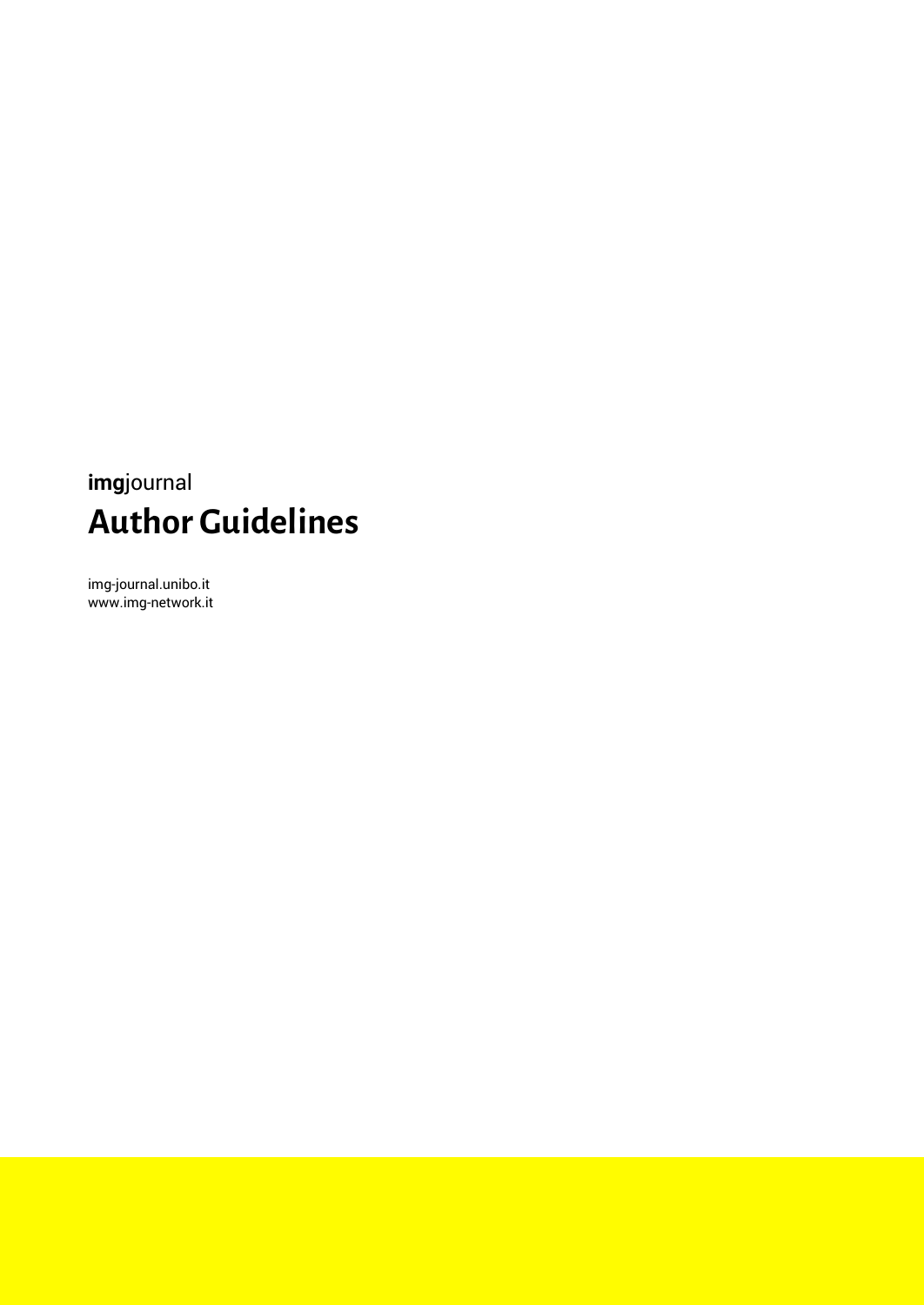**img**journal publishes manuscripts in English and, optionally, in the mother language.

The editorial process consists of two consequential phases.

- 1. The first phase involves the submission of the article by the author that will be evaluated by two anonymous reviewers(double-blind peer review).
- 2. The second phase requires the submission of the final version of the article, prepared considering the comments and suggestions of the reviewers. This version will be published in the journal.

The proposal must be original and unpublished. Linguistic editing is the responsibility of the authors.

# **How to submit an article**

The article must be submitted through the OJS platfor[m https://img-journal.unibo.it/about/submissions](https://img-journal.unibo.it/about/submissions) adding the new materials to the original submission.

Please send all materials related to the article in a compressed folder named "Surname.zip".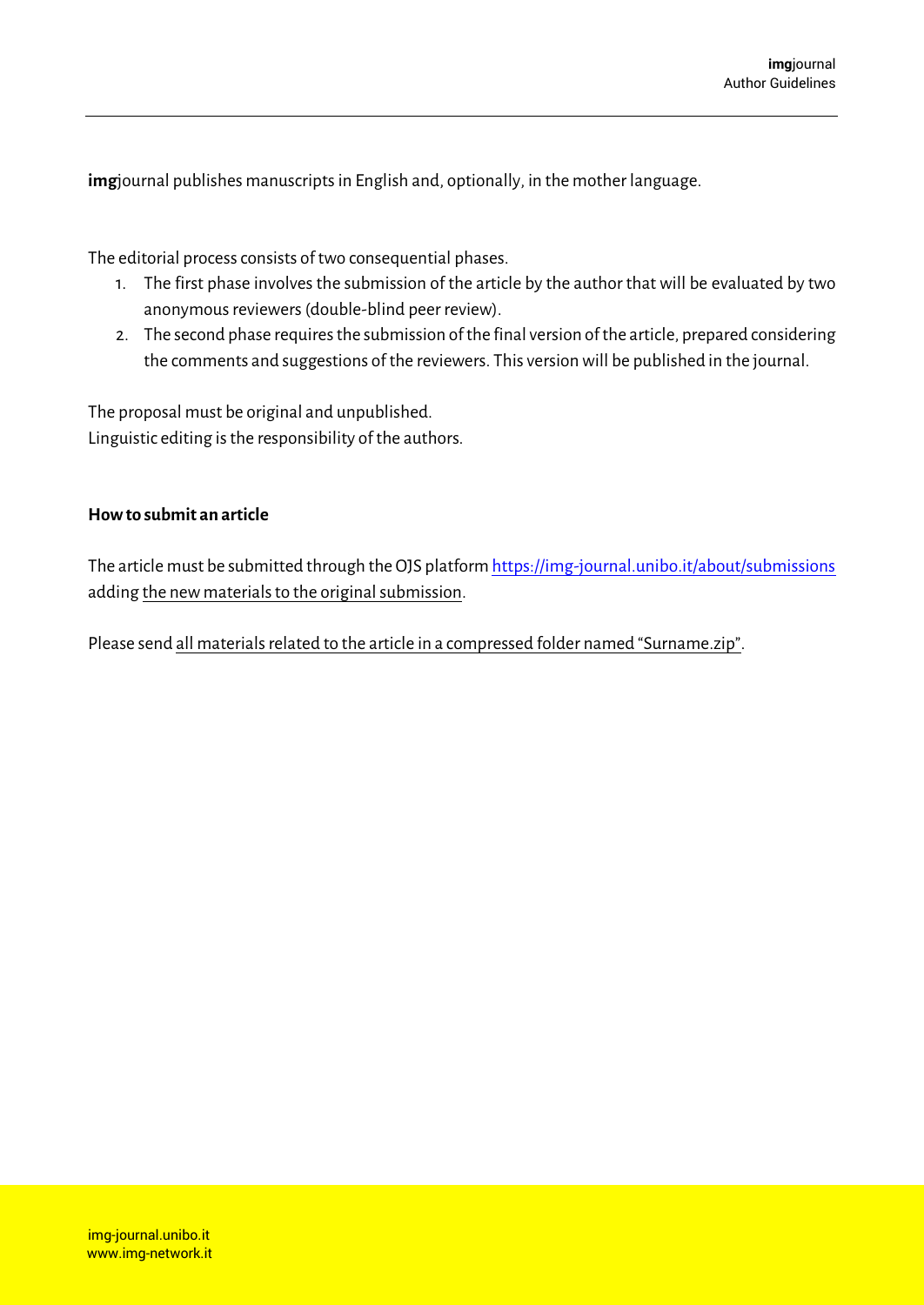## **How to prepare an article**

To prepare your article, please follow the order:

- 1. Title and subtitle: maximum 150 characters;
- 2. Author(s) and Affiliation(s): Name Surname, University, Department, email. In case of multiple authors, provide only the email of the corresponding one;
- 3. Abstract: minimum 120 words, maximum 200 words;
- 4. Keywords: minimum 3, maximum 5, separated by a comma;
- 5. Text, following the structure: introduction, materials and methods, results, discussion, conclusions:
	- a. for *short papers*: minimum 800 words, maximum 1600 words;
	- b. for *extended papers*: minimum 2000 words, maximum 5000 words;
- 6. Figures and Tables (as appropriate): maximum 4 every 1000 words, as separate files (tiff, eps or high-quality jpeg), 300dpi, minimum width 12cm, maximum width 16cm, maximum height 24cm;
- 7. Captions: one for each figure or table, following the structure:

Author, *Title (italic)*, Year, Technique (as appropriate), Dimensions (as appropriate), Place (as appropriate). Image source. Any comment.

Image source specification:

If website: Retrieved April, 22, 2020 from <url>

If book: (Author, year, page number, table number)

- 8. Acknowledgements and Declaration of interest statement (as appropriate);
- 9. References (according to APA style, see the instructions below);
- 10. Additional readings (bibliography not cited in the text, as appropriate);
- 11. Supplementary materials(as appropriate);
- 12. Blind review document: .doc or .docx format, containing all cited materials and in which the name of the author(s) and any identifying information must be removed.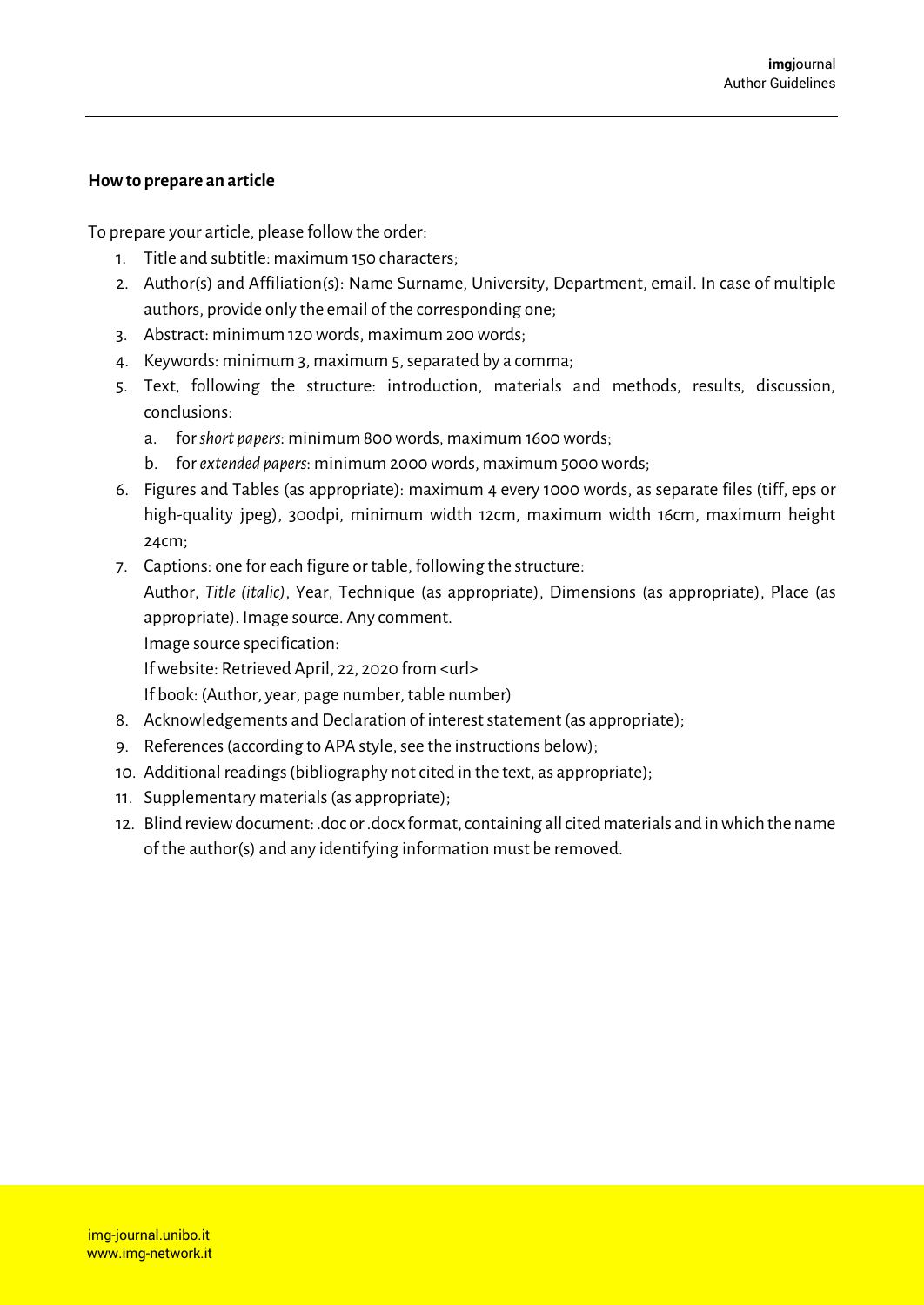## **Brief guide to APA style**

For detailed information, please see the *Publication Manual of the American Psychological Association,* Sixth Edition (2010)[; http://www.apastyle.org/](http://www.apastyle.org/) an[d http://blog.apastyle.org/](http://blog.apastyle.org/)

#### **IN-TEXT CITATIONS**

In-text citations are used to show where you retrieved the information that you are using to make specific arguments in your writing. Follow the author-date method of in-text citation: (Jones, 1998). All sources cited in the text must appear in the reference list at the end of the paper.

#### **Integrated Citations**

A work that is directly referenced within the text by the author's, or multiple authors', name is called an integrated citation. When this happens, cite the source by placing the year of publication in parentheses following the author's name.

*The work of Jones (1998) has been used … Jones and Collymore (1994) showed … Jones et al. (2003) discuss … Jones (1998), Jones and Collymore (1994), and Joneset al. (2003) discuss …*

## **Parenthetical Citations**

If the work is not directly referenced in the text but still needs to be cited, the citation will be moved to the end of the sentence, and the author's name will be included along with the publication year.

*(Churchill, 1943)*

# **Paraphrasing Materials**

When using information from one of your sources but not directly quoting text from that work, this is paraphrasing. When paraphrasing a sources work, you must cite their work by listing their name and the year of publication where the information is used.

*Although the APA style can seem difficult, it often is very easy to use once it has been practised (Jones, 1998).* While a page number is not required for paraphrased material, it is often preferred since this can help your readers find the exact source of information. The page, or range of pages, where the information is found is identified by a "p." for a single page or "pp." for multiple pages.

*Although the APA style can seem difficult, it often is very easy to use once it has been practised (Jones, 1998, pp. 24-32).*

# **Citation in note and caption**

When a reference is cited in the note and/or in the caption, since it is already reported in full in the "references" or in the "additional readings", just put the abbreviated reference.

*(Churchill, 1943) (Churchill, 1943, p.58)*

#### **Quotations**

If you are directly quoting from a work, you will need to include the author, year of publication, and the page number for the reference (preceded by "p."). Introduce the quotation with a signal phrase that includes the author's last name followed by the date of publication in parentheses, as in an integrated citation.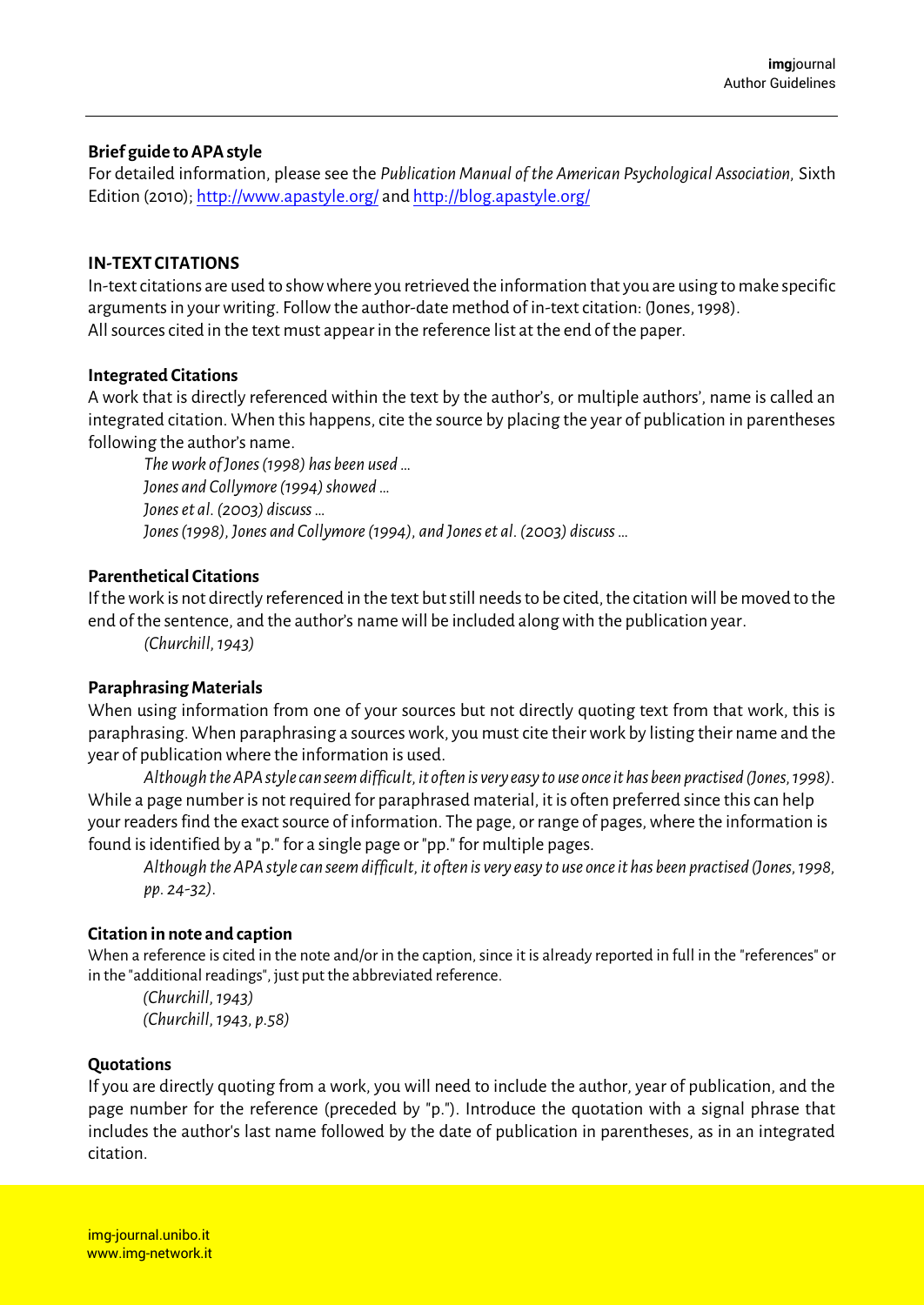*According to Jones (1998), "Students often had difficulty using APA style, especially when it was their first time" (p. 199).*

*She stated, "Students often had difficulty using APA style" (Jones, 1998, p. 199), but she did not offer an explanation as to why.*

When your parenthetical citation includes two or more works, order them the same way they appear in the reference list, separated by a semi-colon.

*(Berndt, 2002; Harlow, 1983)*

If multiple works by the same author or authors are cited simultaneously, use commas between the publication years, again listing the sources in the same order that they appear in the reference list.

*(Berndt, 2002, 2004)*

If you have two sources by the same author in the same year, use lower-case letters (a, b, c) with the year to order the entries in the reference list. Use the lower-case letters with the year in the in-text citation.

*Research has shown (Allen, 2013a) that …*

# **REFERENCES**

Unlike in-text citations, reference citations include additional details beyond author and date. Each reference citation is made up of four parts: Author, Date, Title, and Publication Data. This information will be listed at the end of your article under the subtitle "References".

## **Articles**

# **1. Articles in Periodicals**

Author, A. A., Author, B. B., & Author, C. C. (Year). Title of article. *Title of Periodical, volume number*(issue number), pages.

**2. Article in a Journal Paginated by Volume** Harlow, H. F. (1983). Fundamentals for preparing psychology journal articles. *Journal of Comparative and Physiological Psychology, 55*, 893-896.

**3. Article in a Journal Paginated by Issue** Scruton, R. (1996). The eclipse of listening. *The New Criterion, 15*(30), 5-13.

# **4. Article in a Magazine**

Henry, W. A., III. (1990, April 9). Making the grade in today's schools. *Time, 135*, 28-31.

# **5. Article in a Newspaper**

Schultz, S. (2005, December 28). Calls made to strengthen state energy policies. *The Country Today*, pp. 1A, 2A.

# **Books**

**1. Basic Form**

Author, A. A. (Year of publication). *Title of work: Capital letter also for subtitle*. Location: Publisher.

- **2. Book Written by One or More Authors** Calfee, R. C., & Valencia, R. R. (1991). *APA guide to preparing manuscripts for journal publication*. Washington, DC: American Psychological Association.
- **3. Edited Book, No Author** Duncan, G. J., & Brooks-Gunn, J. (Eds.). (1997). *Consequences of growing up poor*. New York, NY: Russell Sage Foundation.

# **4. Edited Book with an Author or Authors** Plath, S. (2000). *The unabridged journals*. K.V. Kukil (Ed.). New York, NY: Anchor.